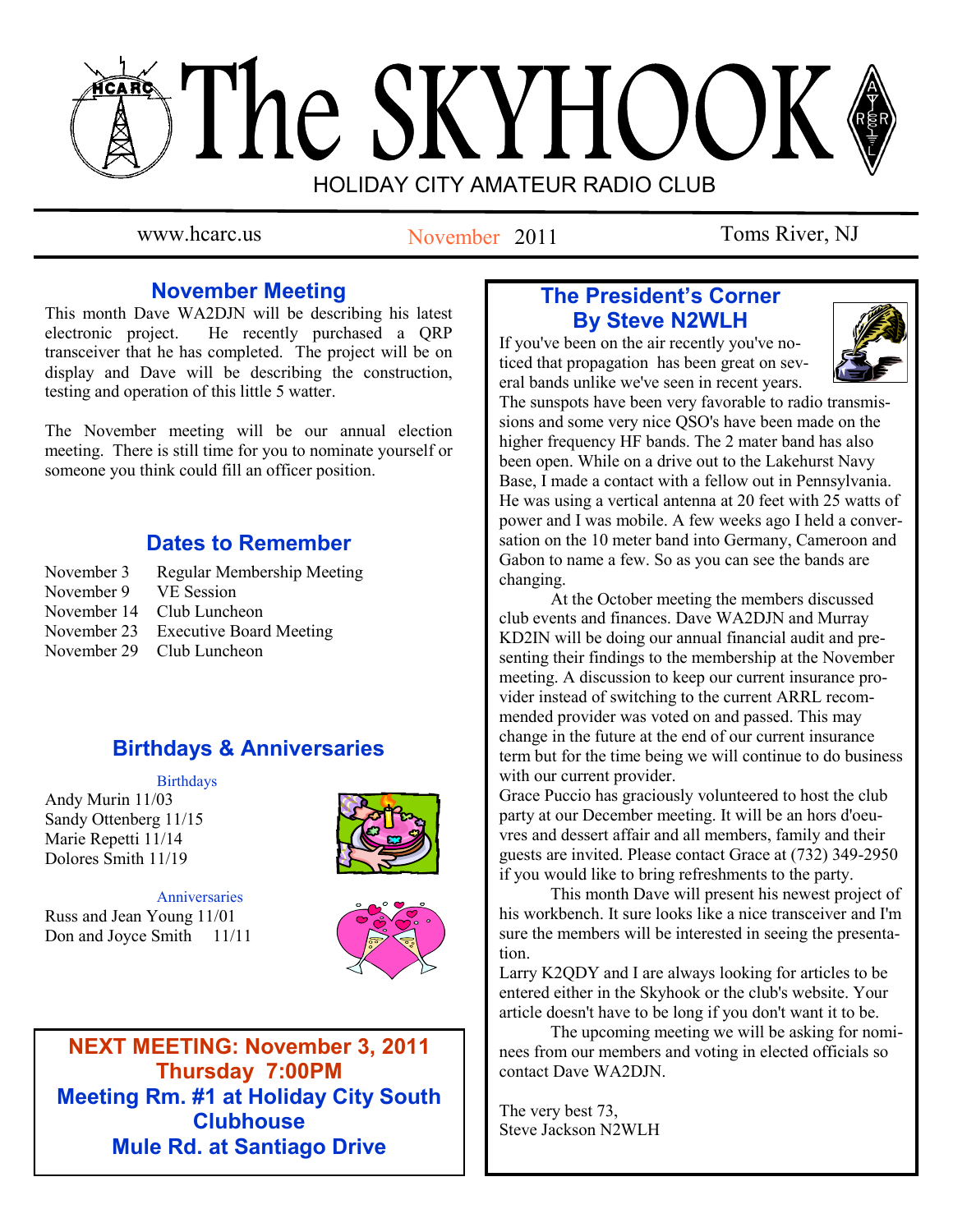#### **Dues are Due**

Each year we ask our members to remember that our club is funded basically by contributions but mainly by dues. We do not run a Hamfest nor do we continually ask for extra monies.

Our dues, \$20.00, are reasonable and our club provides many interesting and educational programs each month.

#### **SJDXA**

Many of you have heard about the SJDXA (South Jersey DX Association) but perhaps you are not aware of just what they do?

First of all, SJDXA was first organized in 1977. It is a small group of DXers and Contesters who do things to promote these aspects of our great hobby. Our club call is N2CW which is a memorial call for Gary Medford who was the first SJDXA Vice President. Gary was also the first Vice President of OBARC. He became SK in 1985 at the age of 43. SJDXA meets at the old Tuckerton Wireless (WSC) site in West Creek which is now the home of WYRS which is tended to by our very own Bob Wick, N2HM. We have a club station there and we occasionally use it in contests. Also, the site is shared with the W2GD CW contest team who set up an extraordinary antenna system for three 160 CW contests each year. Some SJDXA members are also on the W2GD CW team. In late February, SJDXA operates N2CW in the CQWW 160 meter Phone Contest. In 2004, 2005 and 2007 we won this contest (USA Multi-op). This has become our primary operating event every year. One other thing that we do is QSL card processing for major DXpeditions. In 2006 we handled QSL for the 3Y0X Peter I Island DXpedition which made some 87,000 QSO"s. In 2007 we handled QSLS for the VU7RG/VU7MY Lakshadweep Islands DXpedition (110,000 QSO"s) and in 2009 we handled QSLs for the K5D DXpedition to Desecheo Island (115,000 QSO"s). In early 2012, we will be handling the upcoming HK0NA DXpedition to Malpelo Island.

Although specific details have not been made yet, SJDXA and OBARC will jointly operate from the site in the upcoming Jamboree On The Air (JOTA) for the Boy Scouts. The tentative date is the weekend of October 15-16. More info to follow.

If you have any interest in DXing and/or contesting you would be most welcome at SJDXA. Our web page can be found at [www.sjdxa.org](http://www.sjdxa.org)

See ya' in the Pileups! 73! Bob Schenck, N2OO

## **HCARC Official Badge Ordering**

The club"s official badge maker is the Capital Engraving Co. in Longview, WA. To order a badge, simply call Capital at 1- 800-628-4985 after 1PM M-F. All that is required is to give your call and first name and your mail address. Use your credit card to pay. Cost is \$12.50 plus \$2 S&H. Al Ross WA7UQE will take care of you and create an official logo and club name on your personal badge.

#### *Our VE Crew*

Murray KD2IN, Bill AC2F, John K2JWH, Ed W1EAP, Larry K2QDY, Jamie W2QO, John KQ4WR, Stan KB2PD Steve N2WLH, Kevin W2FA, Ed WA2NDA, Walter KC2LFD.

#### **CLUB COMMITTEES**

*Refreshments:* Carl WA2IQE, Carl W2PTZ *www.hcarc.us Webmaster*: Steve N2WLH, Kevin W2FA *Publicity:* Vacant *Programs*: Dave WA2DJN *Sunshine*: Dave WA2DJN *Event Food Committee*: Open *Field Day*: Larry K2QDY *VE Sessions*: Bill AC2F, Larry K2QDY plus the "crew" *Skyhook*: Larry K2QDY *Funds Raising*: Vacant *Membership*: Murray KD2IN

#### HOLIDAY CITY AMATEUR RADIO CLUB Toms River, New Jersey

Web Site www.hcarc.us

Vice President Vacant



Membership is open to all interested persons. Ham license is not required. Dues are \$20.00 per year, payable Jan. 1st . Members joining during the year will have the dues prorated. Family membership \$30.00

------------------------------------------- Meetings are held on the first Thursday of every month, at 7:00 pm. Location: Meeting Room #1 in the Holiday City South Clubhouse. Directions: Go to Mule Rd. and to the corner of Santiago Drive. Turn into Santiago Dr., then into the parking lot in front of the pool. Enter bldg. on right.

The SKYHOOK is published monthly. Editor and Publisher: Larry Puccio K2QDY phone: 732 349-2950 E-mail lpuccio1@comcast.net<br>Send all newsletter items to: Larry Puccio 22 Sabinas Street Larry Puccio 22 Sabinas Street Toms River, NJ 08757-6445

------------------------------------------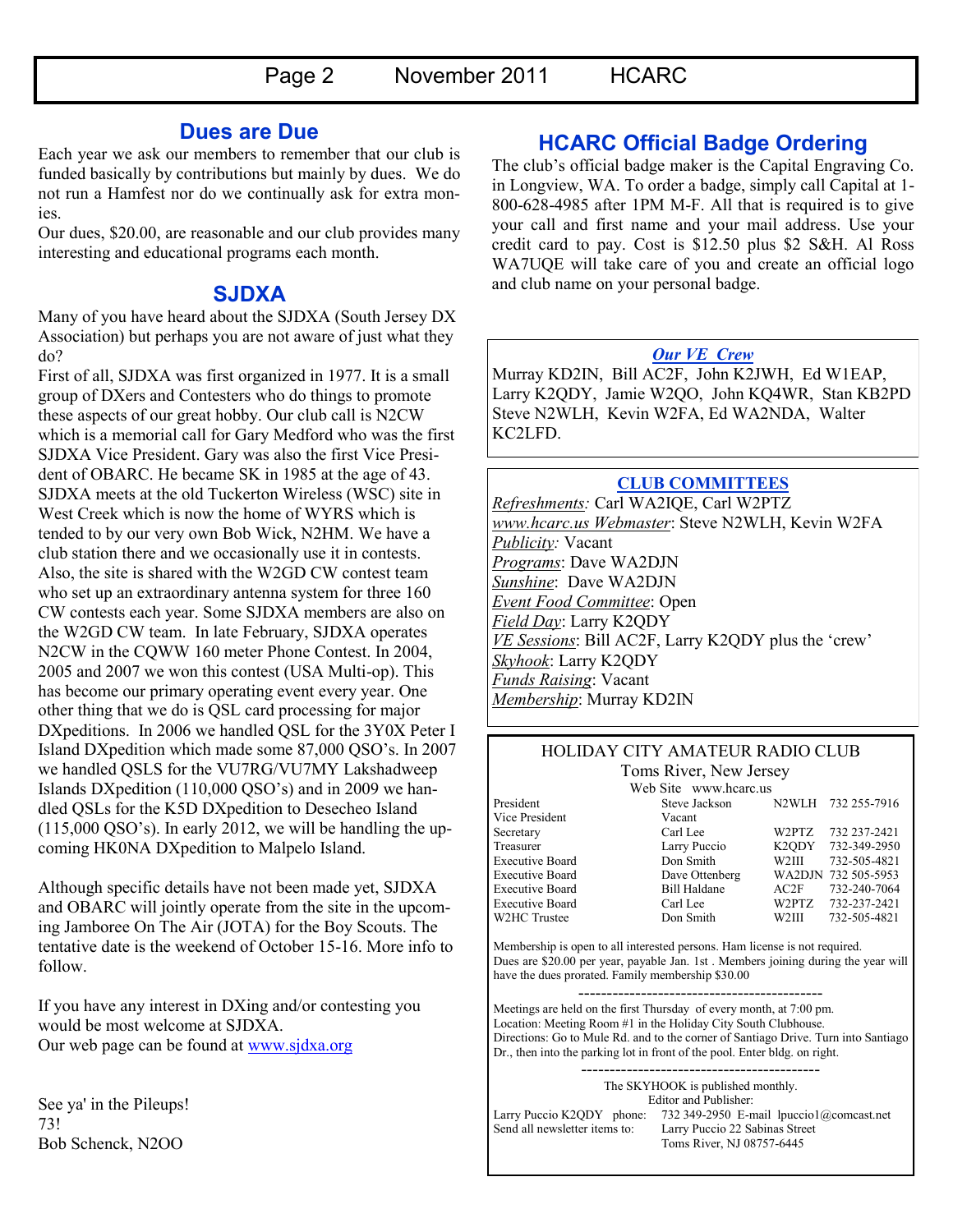## **Executive Board Openings**

The club is required to have four executive board members to assist the officers in decision making and directions for the club. At this time we need two more executive board members. The executive board meets only once per month, usually the Wednesday before the club meeting. If you would be interested in one of these positions please contact any one of the club officers and let them know your intentions.

## **Holiday Party**

This year we are again planning a holiday party to be held December 1st at our regular monthly meeting. Grace Puccio has volunteered to organize the function. We are hoping to have volunteers to make Hor"d orves which can be hot or cold. For those that cannot make something we will be in need of soda and other paper goods.

Please contact Grace at (732) 349-2950 to advise her as to what you could bring.

## **Ham Cram Urb LeJeune W2DEC**

OBARC is planning another ham cram in the very near future. A one day cram allows no time to reinforce studied material so we are trying a different format this time. The cram spans two consecutive Saturdays with 4 hour sessions on each day and a VE session at the end of the second day. The first session is an exposure to the things that are not intuitively obvious such as ham bands and basic electronics. At the end of the first session the candidates are given a copy of the question pool containing all question and only the correct answer. In the pastt there was confusion because a candidate would recognize a answer but couldn"t remember if it was a correct or incorrect answer.

Studying the test material with only the correct answers is much sounder pedagogically than the method used previously. There will also be a discussion list where students can ask question during the week. Student questions about the test bank are the thrust of the second session.

The wonderful facilities of West Creek"s WYRS, are the site of the former marine-coastal station WSC. WYRS is hosting both session of the cram providing the number of candidates is within reason. This gives candidates a chance to get some hands-on experience operating a world-class ham rig. A fee of about \$20 covers supplies, snacks and beverages at each session of the cram.

If you know anyone who might have an interest in the cram please provide me with their names and email addresses. If they do not have an email address give me the name of a contact person and their email or snail mail address. If you have previously given me the name of a candidate please resubmit since I lost the former list during an email system crash.

Please try and beat the bushes a bit, we need to do our bit to increase the ham population.

Urb LeJeune W2DEC [urb@w2dec.com](mailto:urb@w2dec.com) or 609-296-5856

## **10 is Back Urb LeJeune W2DEC**

"Back!" you might exclaim, "I didn"t even know it was gone." There is an entire generation of hams who have never participated in the mystical powers of 10 meters when sun spots start multiplying like teenage hormones. When 10 is hot, as it is now, the entire world can be worked with low power and very modest antennas. Another news flash, technician class licensees have SSB privileges between 28.3 and 28.5 MHz which is where the DX hangs out.

#### A Little Background

High Frequency (HF) propagation is dramatically affected by solar activity. Nuclear explosions on the sun"s surface produce sunspots which in turn improve the possibility of long-distance communications here on mother earth. As a somewhat simplified rule, the greater the number of sunspots the higher the frequency supporting DX contacts. Sunspot activity typically follows an eleven year cycle, which is measured from when sunspots begin to rise in one cycle compared to when they started to rise in the previous cycle. During sun spot minimums there is virtually no skip propagation on 10 meters. The last sunspot cycle lasted 14 years, which means that it has been 14 years since 10 meter DXing is as good as it is now. Working all continents on 10 meters is an almost daily possibility. The nature of a sunspot cycle witnesses a rapid rise, about 3 to 4 years from through to peak followed by a slow decline. Based upon historic observations we are in the phase of the sunspot cycle which supports 10 meter DX for a period of about 5 to 6 years. Time to get in on the fun!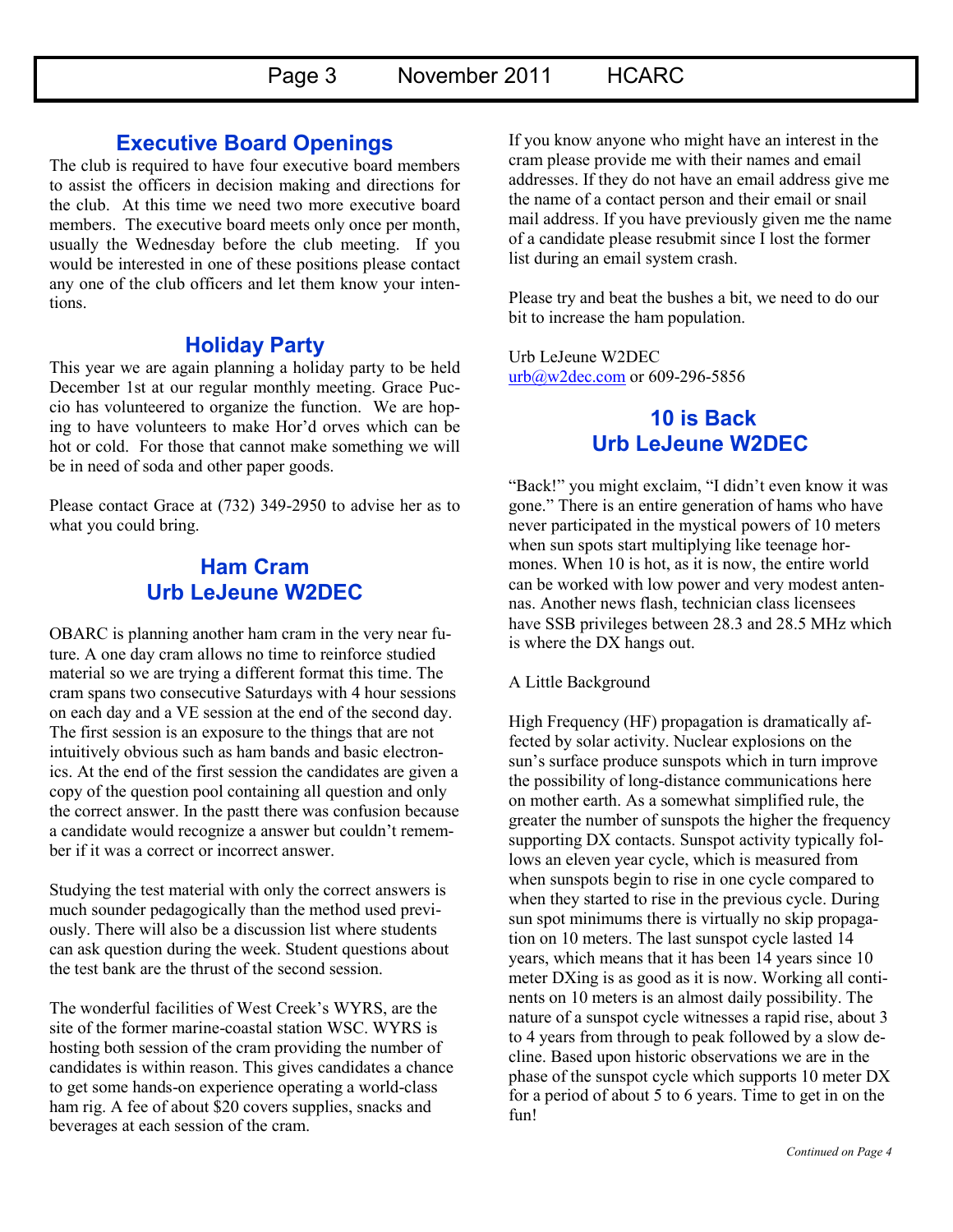#### *Continued from Page 3* **The Nature of Propagation**

First, a little bit of theory. The Maximum Usable Frequency (MUF) is the highest frequency at which radio waves transmitted into the ionosphere are reflected back to earth at some distant point. This phenomenon is called skip. One very important characteristic of skip communications is reduced absorption of radio waves the closer the skip frequency to the MUF. The end result of reduced absorption on 10 meters is the presence of very strong signals from distant stations during band openings. At this time of year in this part of the sunspot cycle, 10 is frequently open from shortly after sunrise into the early evening hours. Low power and very simple antennas will produce exceptional results on 10 meters.

#### **Some Examples**

During a recent sunspot cycle I modified a SSB CB rig to operate on 10 meters. I mounted the rig in my car and installed an 8 foot whip on the rear of the car. The 20 watt rig produced QSOs with just under 100 countries over a two year period. It was a thrill working European stations with the distant operators sounding like they were sitting in the passenger seat. More recently, in a single day of operation during the "Jamboree on The Air" at the WYRS château the scouts worked stations all over Europe, a few in South America, several in Australia and Japan and the piece de resistance, a 35 minute QSO with a Jamboree participant on the Marshall Islands. This outstand example was accomplished with a 100 watt rig.

#### **Antennas**

Antennas get shorter the higher the operational frequency. The formula for the length of a half-wave antenna in free space is 468 / Frequency in Megahertz. A 10 meter dipole cut for 28.350 MHz (the practical center of phone activity on the 10 meter phone band) is theoretically 16 feet 6 inches long. The actual length will vary for your location because of many considerations including, height above ground, ground conductivity, close by objects and a host of other factors. A half-wave dipole is a length 16 feet 6 inches typically fed in the center with coax cable. A very simple antenna would use zip cord (the type connected to lamp to the power outlet) split the cord for the overall length and use the remainder as a feed line. This configuration may require an antenna tuner if your rig doesn"t have one built in. A flat top dipole required two elevated supports. If you have a couple of trees you"re in good shape. Surplus aluminum or fiberglass mask sections also make an excellent support. These four foot mast section usually come in a package of twelve and are available at many hamfests and are also available on EBay. You can make the center insulator and the end insulators out of a short piece of PVC tubing. If you have a high enough support you can mount the dipole vertically.

I have a preference for in inverted V antenna. An inverted V requires only one support which is a major advantage. In addition, an inverted V is less directional than a dipole because it has a large vertical component resulting in a lower angle of radiation which is just what you're need for working DX. Verticals, of any type work very well if your location is reasonable close to salt water. The angle between the two quarter wave sections should be between 90 and 120 degrees. The radiating portion of the antenna should be approximately 95 percent of a flat-top antenna, a length of about 15 feet 9 inches.

When cutting an antenna always leave some extra length for trimming. Ideally, tune your antenna with an analyzer. Quite a few club members (including me) have a MFJ Antenna Analyzer which can make short work on antenna tuning. Antenna construction and tweaking might be the topic of another article if there is enough interest.

#### **Epilog**

During the period of high sunspot activity 10 meters is a truly an exciting band. During the current cycle many hams, including technician class operators, will earn DXCC (100 countries confirmed) using low power and a simple antenna. A HF rig and an afternoon of antenna construction will put you on the path to fame and glory.

Urb LeJeune W2DEC [urb@w2dec.com](mailto:urb@w2dec.com)

#### **Internet resources**

Dipole length calculator from the Kitchener-Waterloo ARC.

<http://www.kwarc.org/ant-calc.html>

Inverted Vee design considerations from K7MEM. http://www.k7mem.150m.com/Electronic\_Notebook/ antennas/inverted\_vee.html

10 Meter J-Pole from KC0TKS.

h t t p :  $\frac{1}{w}$  w w w . k c 0 t k s . o r g  $\frac{1}{w}$  in d e x . p h p ? [option=com\\_content&task=view&id=103&Itemid=42](http://www.kc0tks.org/index.php?option=com_content&task=view&id=103&Itemid=42)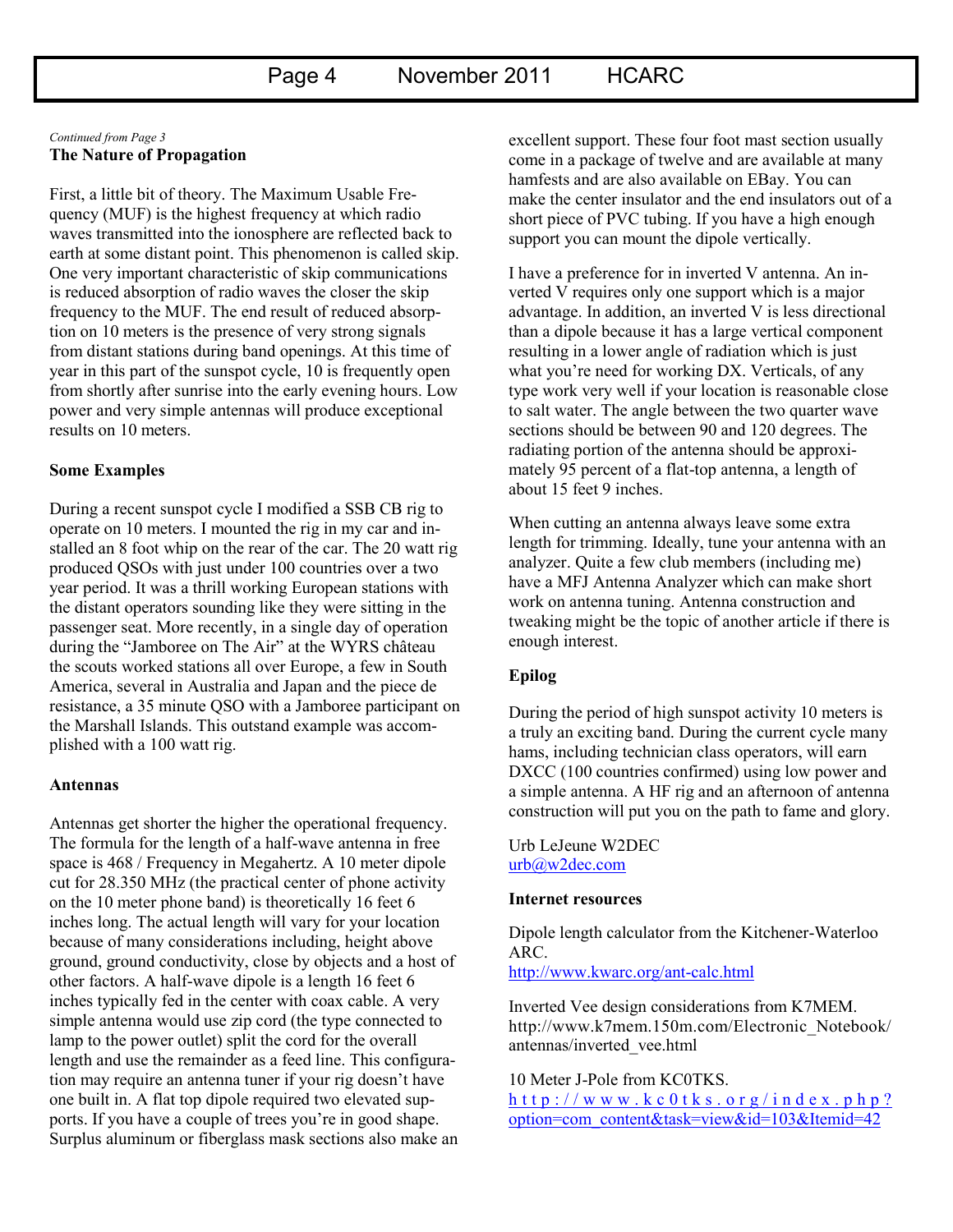# Page 5 November 2011 HCARC

## **For Sale**



Johnson Jr. tuner \$90



ICOM 746pro \$750



SWR/PWR meter \$100



Dummy Load \$50.00



Spkr \$30.00



ICOM Mike \$25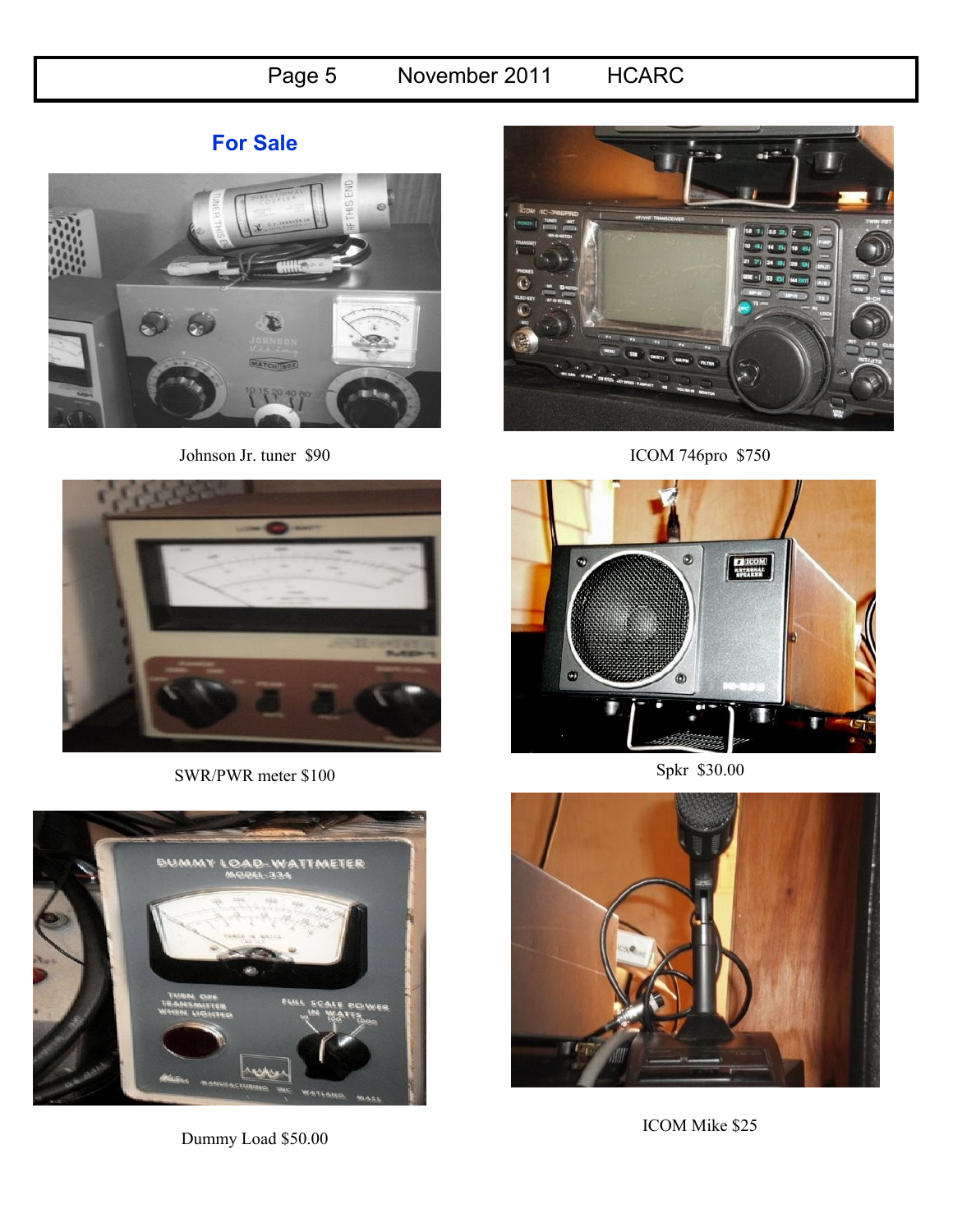# Page 6 November 2011 HCARC



Ameritron amplifier \$400



MFJ interface switch \$25



Heil earphones \$40.00



Leader Scope \$100

I will take \$1400.00 for all the equipment Contact Ed Picciuti W1EAP (732) 736-0955

## **For Sale**